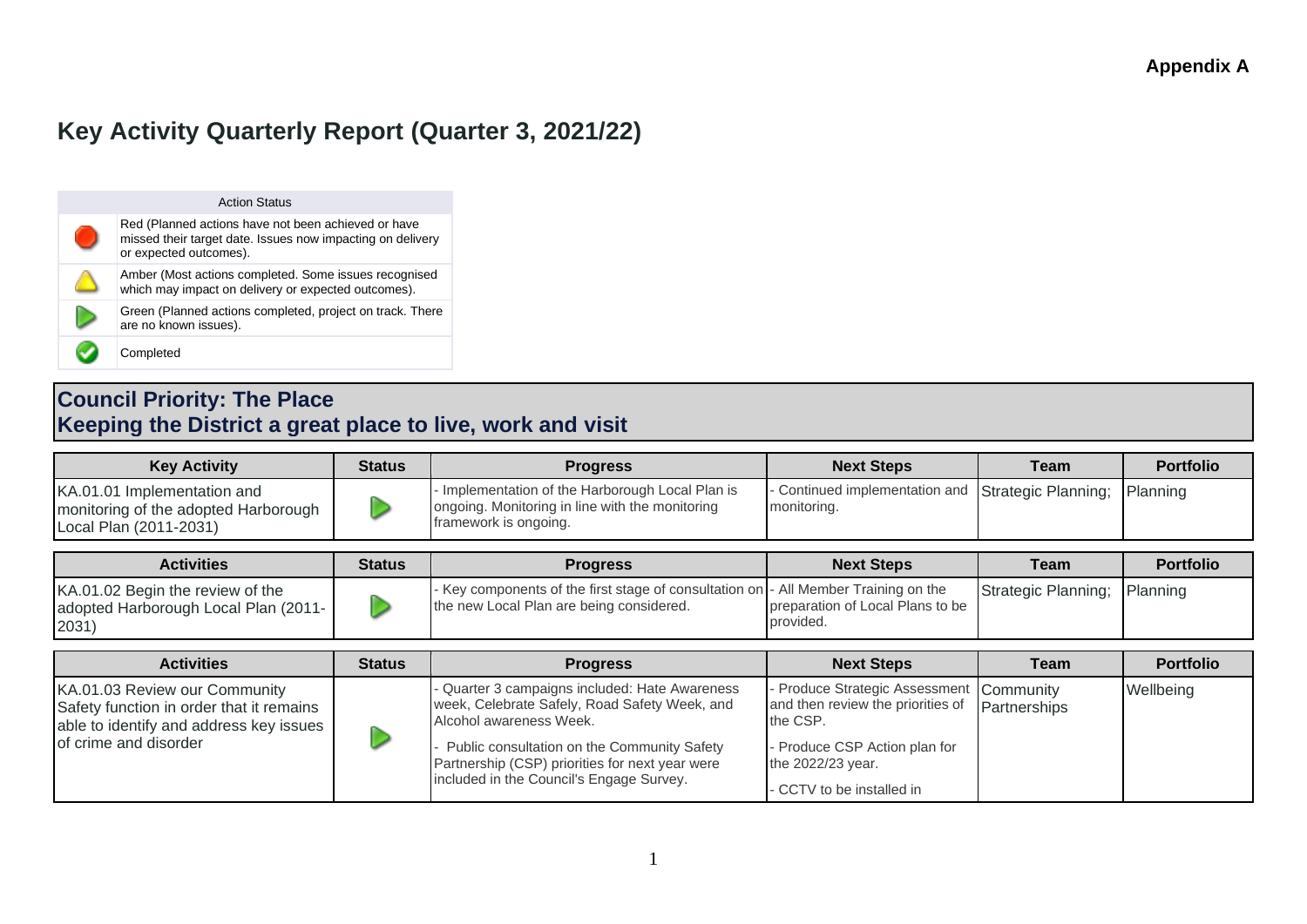| - The Safer Streets project was launched in<br>Lutterworth Town funded via Central Government<br>through the Office of the Police and Crime<br>Commissioner (OPCC), ran into Jan 2022. More than<br>430 properties received free lock upgrades, other<br>security items and security advice.<br>- Funding was secured for Safer Streets 3 for CCTV<br>in Welland Park, Market Harborough, and Kibworth. | Welland Park, Lutterworth and<br>Kibworth.<br>- Hold a Rural Crime Event in<br>February 2022.<br>- Coordinate the following<br>campaigns: Safer Internet Day,<br>Holocaust Memorial day,<br>Scams.<br>- Community Safety roadshows<br>to be held in secondary schools<br>in March and April 2022. |
|---------------------------------------------------------------------------------------------------------------------------------------------------------------------------------------------------------------------------------------------------------------------------------------------------------------------------------------------------------------------------------------------------------|---------------------------------------------------------------------------------------------------------------------------------------------------------------------------------------------------------------------------------------------------------------------------------------------------|
|---------------------------------------------------------------------------------------------------------------------------------------------------------------------------------------------------------------------------------------------------------------------------------------------------------------------------------------------------------------------------------------------------------|---------------------------------------------------------------------------------------------------------------------------------------------------------------------------------------------------------------------------------------------------------------------------------------------------|

| <b>Activities</b>                                     | <b>Status</b> | <b>Progress</b>                                                                                                                                                                                                                                                                                                                                                                                                                                                                                                           | <b>Next Steps</b>                                                                                                                                                                                                                                                                                                                                                                                                                                                                                             | Team                    | <b>Portfolio</b> |
|-------------------------------------------------------|---------------|---------------------------------------------------------------------------------------------------------------------------------------------------------------------------------------------------------------------------------------------------------------------------------------------------------------------------------------------------------------------------------------------------------------------------------------------------------------------------------------------------------------------------|---------------------------------------------------------------------------------------------------------------------------------------------------------------------------------------------------------------------------------------------------------------------------------------------------------------------------------------------------------------------------------------------------------------------------------------------------------------------------------------------------------------|-------------------------|------------------|
| KA.01.04 Development of the local<br>visitor economy. |               | Lutterworth Town Centre Masterplan was<br>completed and approved as policy by Cabinet and<br>Council in September 2021.<br>New Harborough Markets Heritage Trail was<br>launched during Royal Visit in September 2021.<br>- Visit Harborough exhibited at the Group Travel and<br>Leisure Show in Milton Keynes in October 2021 to<br>promote the District.to the Coach Tourism industry.<br>Supported a series of successful events around<br>Halloween and Christmas to encourage people back<br>into our town centres. | - New Visit Harborough tourism<br>video has been completed and<br>will be launched during English<br>Tourism Week in March 2022.<br>- Continuing work to finalise the<br>Market Harborough Town Centre<br>Masterplan with the aim of this<br>being approved by the Council in<br>June 2022.<br>- Working with partners to re-<br>establish key town centre<br>events, including the Classic Car<br>Show and Food and Drink<br>Festival, which have not taken<br>Iplace since before the Covid-19<br>pandemic. | Economic<br>Development | Finance          |

| <b>Activities</b>                                                                     | <b>Status</b> | <b>Progress</b>                                                                                                                                       | <b>Next Steps</b>                                                     | Team | <b>Portfolio</b> |
|---------------------------------------------------------------------------------------|---------------|-------------------------------------------------------------------------------------------------------------------------------------------------------|-----------------------------------------------------------------------|------|------------------|
| KA.01.05 Continue the Programme of<br>review of the Council's Conservation<br>lareas. |               | - Shearsby Conservation Area Appraisal being<br>finalised following consultation, ready for<br>recommendation to Cabinet and Council for<br>adoption. | - Begin Bitteswell Conservation Strategic Planning<br>Area Appraisal. |      | Planning         |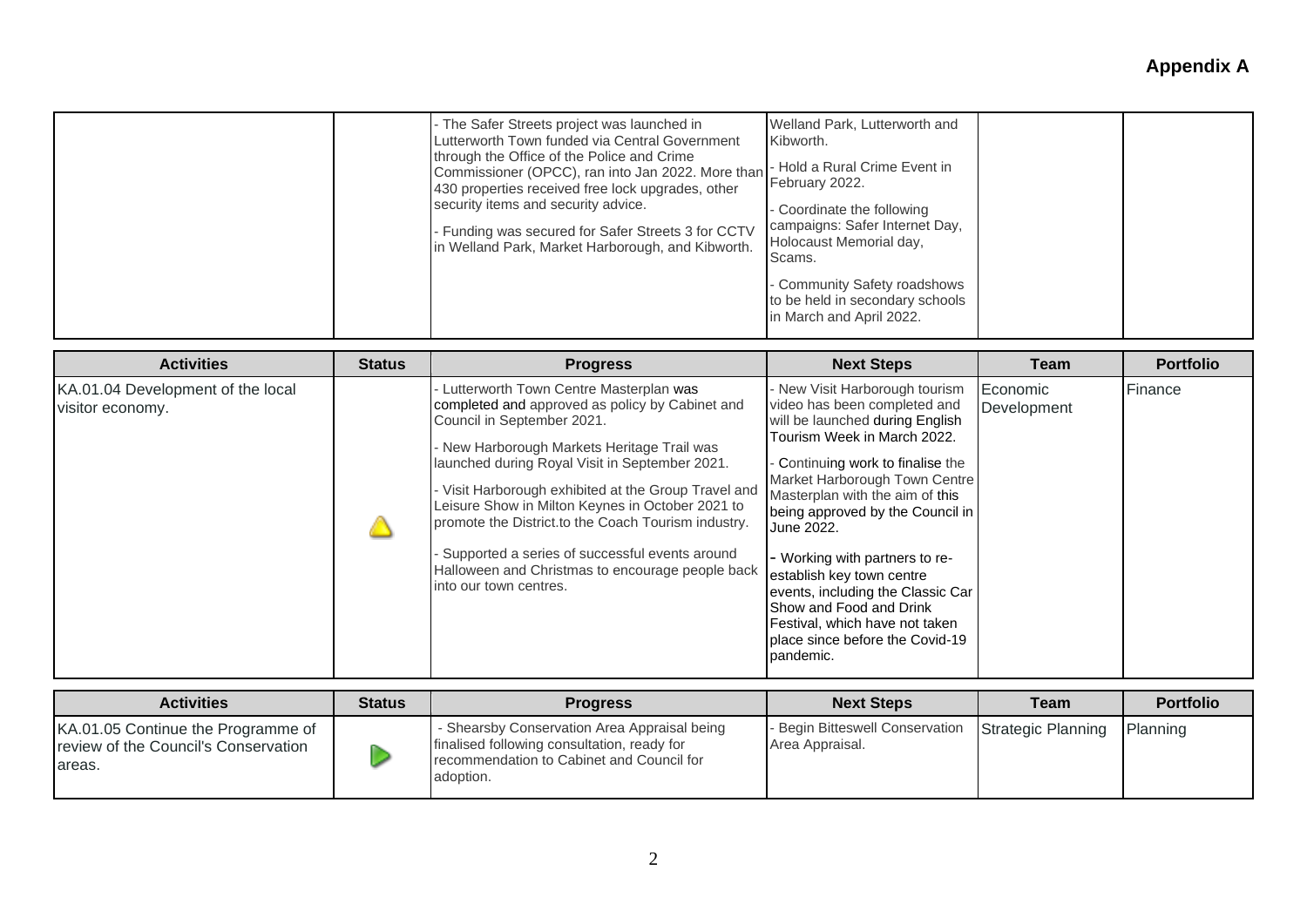| - Bitteswell Conservation Area Appraisal<br>commenced with a meeting with the Parish Council<br>to introduce the work and begin community<br>engagement. |  |  |  |
|----------------------------------------------------------------------------------------------------------------------------------------------------------|--|--|--|
|----------------------------------------------------------------------------------------------------------------------------------------------------------|--|--|--|

| <b>Activities</b>                                                                                 | <b>Status</b> | <b>Progress</b>                                                                                                                                                        | <b>Next Steps</b>                                                                                                                                                                                                                      | Team                                 | <b>Portfolio</b> |
|---------------------------------------------------------------------------------------------------|---------------|------------------------------------------------------------------------------------------------------------------------------------------------------------------------|----------------------------------------------------------------------------------------------------------------------------------------------------------------------------------------------------------------------------------------|--------------------------------------|------------------|
| KA.01.06 Develop a Masterplan to<br>maximise the potential of Welland Park,<br>Market Harborough. |               | - Residents Engagement nearly completed. Talks<br>with other services have taken place and a meeting<br>to look at priorities is due to take place to confirm<br>this. | - The residents engagement is<br>nearly complete and we have<br>had a good response to it. Once 8 Safety<br>this is analysed we can look at<br>the responses and how this<br>will inform the project moving<br>forwards over the year. | Environmental<br>Services and Health | Regulatory       |

| <b>Activities</b>                                                        | <b>Status</b> | <b>Progress</b>                                                                                                                                                                                                                                                                                                                        | <b>Next Steps</b>                                             | Team      | <b>Portfolio</b> |
|--------------------------------------------------------------------------|---------------|----------------------------------------------------------------------------------------------------------------------------------------------------------------------------------------------------------------------------------------------------------------------------------------------------------------------------------------|---------------------------------------------------------------|-----------|------------------|
| KA.01.07 Explore the benefits of the<br>development of a Rural Strategy. |               | - The Rural Community Council carried out a number - Complete engagement and<br>of community engagement events to talk to residents desktop research that will inform partnerships<br>about key rural issues, ideas and concerns.<br>Locations included Market Harborough, Lutterworth   be considered at Communities<br>and Hallaton. | a draft strategy. Strategy draft to<br>Scrutiny in June 2022. | Community | Wellbeing        |

#### **Council Priority: The Place Encourage Enterprise**

| <b>Activities</b>                                                                                                                                                                                                                                 | <b>Status</b> | <b>Progress</b>                                                                                                                                                                                                                                                                                                                                                                                                                                                                                        | <b>Next Steps</b>                                                                                                                                                                                                                                                                                  | Team                    | <b>Portfolio</b> |
|---------------------------------------------------------------------------------------------------------------------------------------------------------------------------------------------------------------------------------------------------|---------------|--------------------------------------------------------------------------------------------------------------------------------------------------------------------------------------------------------------------------------------------------------------------------------------------------------------------------------------------------------------------------------------------------------------------------------------------------------------------------------------------------------|----------------------------------------------------------------------------------------------------------------------------------------------------------------------------------------------------------------------------------------------------------------------------------------------------|-------------------------|------------------|
| KA.02.01 Encourage the<br>entrepreneurial SME economy through<br>the Innovation Centre, Harborough<br>Grow-On Centre, Harborough Market<br>and business support frameworks, to<br>recover and prosper following the<br>impact of the Coronavirus. |               | Implementation of ambitious BC25 business plans<br>for Harborough Innovation Centre, Harborough<br>Grow-On Centre and Harborough Market are well on Business Centres, with<br>track, with a growing number of tenants.<br>Harborough Market traders have struggled as a<br>result of Covid/ Omicron, but are starting to recover,<br>since the relaxation of Covid restrictions. Turnover of<br>traders means that there are now three empty fixed<br>Market units, which are being actively promoted. | - Continue to actively promote<br>and recruit new tenants at both<br>Harborough Innovation Centre,<br>on track to be at 85%<br>occupancy, (up from 48% during<br>pandemic), and Harborough<br>Grow-On Centre due to have<br>five tenants by the end of<br>February 2022<br>- New Market and Events | Economic<br>Development | Finance          |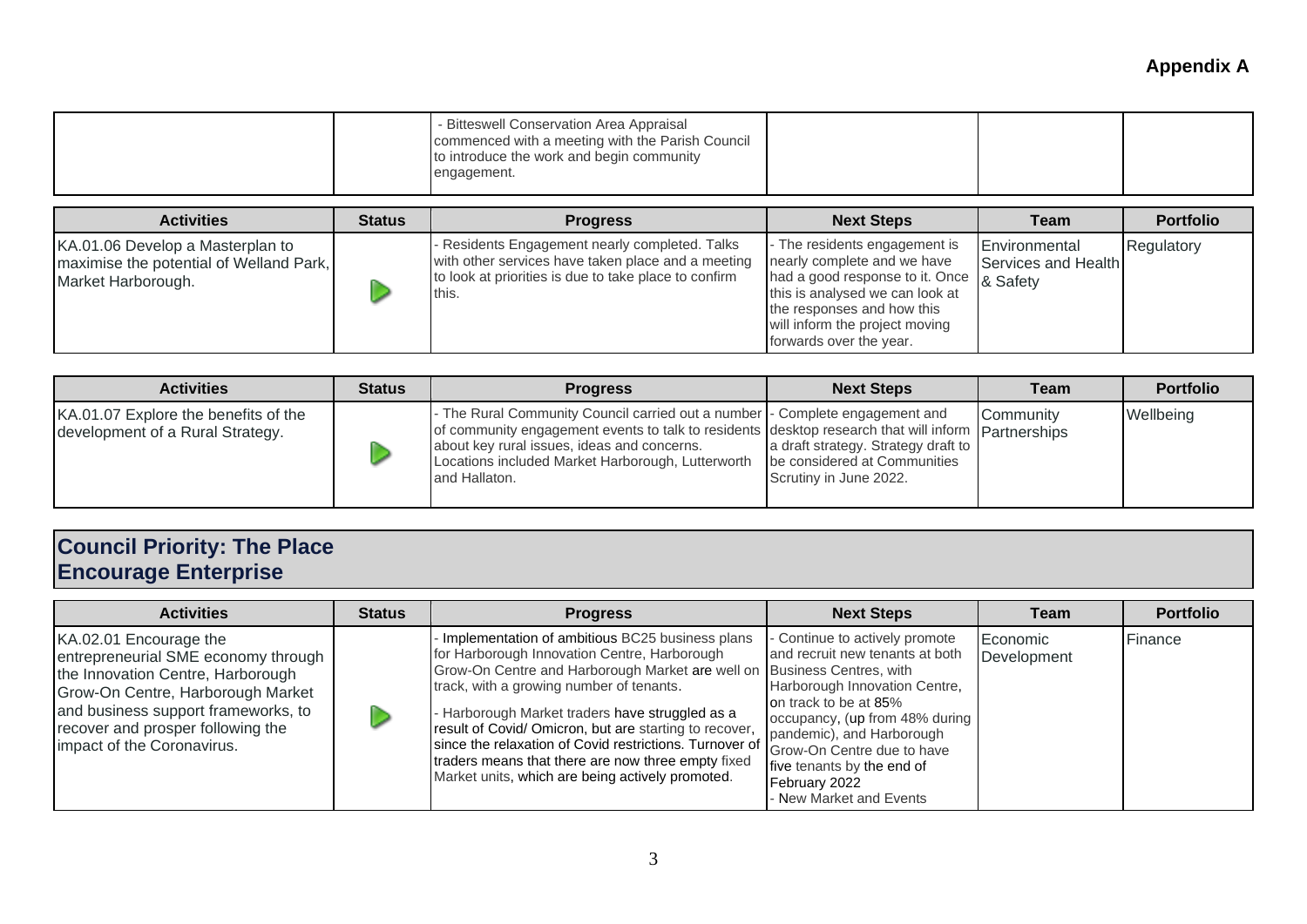|                                                                                                                                  |               |                                                                                                                                                                                                                                                                                                                                                                                                                                                                   | Manager joining the Council in<br>April 2022 to continue rebuilding<br>the Market and Events<br>programme.<br>Planning a high profile Go<br>Green Business Convention at<br>the Harborough Grow-On Centre<br>in March 2022.<br>Organise Comedy Festival Big<br>Weekend in Market Harborough<br>(February 2022).                                                                                                                                                                                                                                                                                                                                                       |                         |                  |
|----------------------------------------------------------------------------------------------------------------------------------|---------------|-------------------------------------------------------------------------------------------------------------------------------------------------------------------------------------------------------------------------------------------------------------------------------------------------------------------------------------------------------------------------------------------------------------------------------------------------------------------|-----------------------------------------------------------------------------------------------------------------------------------------------------------------------------------------------------------------------------------------------------------------------------------------------------------------------------------------------------------------------------------------------------------------------------------------------------------------------------------------------------------------------------------------------------------------------------------------------------------------------------------------------------------------------|-------------------------|------------------|
| <b>Activities</b>                                                                                                                | <b>Status</b> | <b>Progress</b>                                                                                                                                                                                                                                                                                                                                                                                                                                                   | <b>Next Steps</b>                                                                                                                                                                                                                                                                                                                                                                                                                                                                                                                                                                                                                                                     | Team                    | <b>Portfolio</b> |
| KA.02.02 Develop partnerships with<br>Schools, Universities and Centres of<br>Excellence to provide services in the<br>District. |               | Post-Covid, started to re-establish relationships<br>with schools in order to organise career events later<br>in the year, with Officers attending School Careers<br>events.<br>Continued to roll-out to the Kickstart programme,<br>with 62 placements available via the Council's<br>Gateway. Whilst take up of positions has been less<br>than had been hoped, there has been a strong<br>transition from Kickstart placements into formal<br>Apprenticeships. | Supporting various school<br>career events in during 2022,<br>building on a gradual recovery of<br>these events in late 2021.<br>- Continuing to support the<br>CLEAR Project at Magna Park to<br>develop a research, innovation,<br>education and training facility for<br>the logistics and the supply<br>chain industries at Bittesby<br>House and finalising a careers<br>video for the logistics and<br>distribution sector, which should<br>be launched in Spring 2022.<br>Monthly Jobs Club in<br>Lutterworth is starting to have an<br>impact in supporting and advice<br>for job seekers.<br>Planning for a second<br>Harborough Jobs Week in April<br>2022. | Economic<br>Development | Finance          |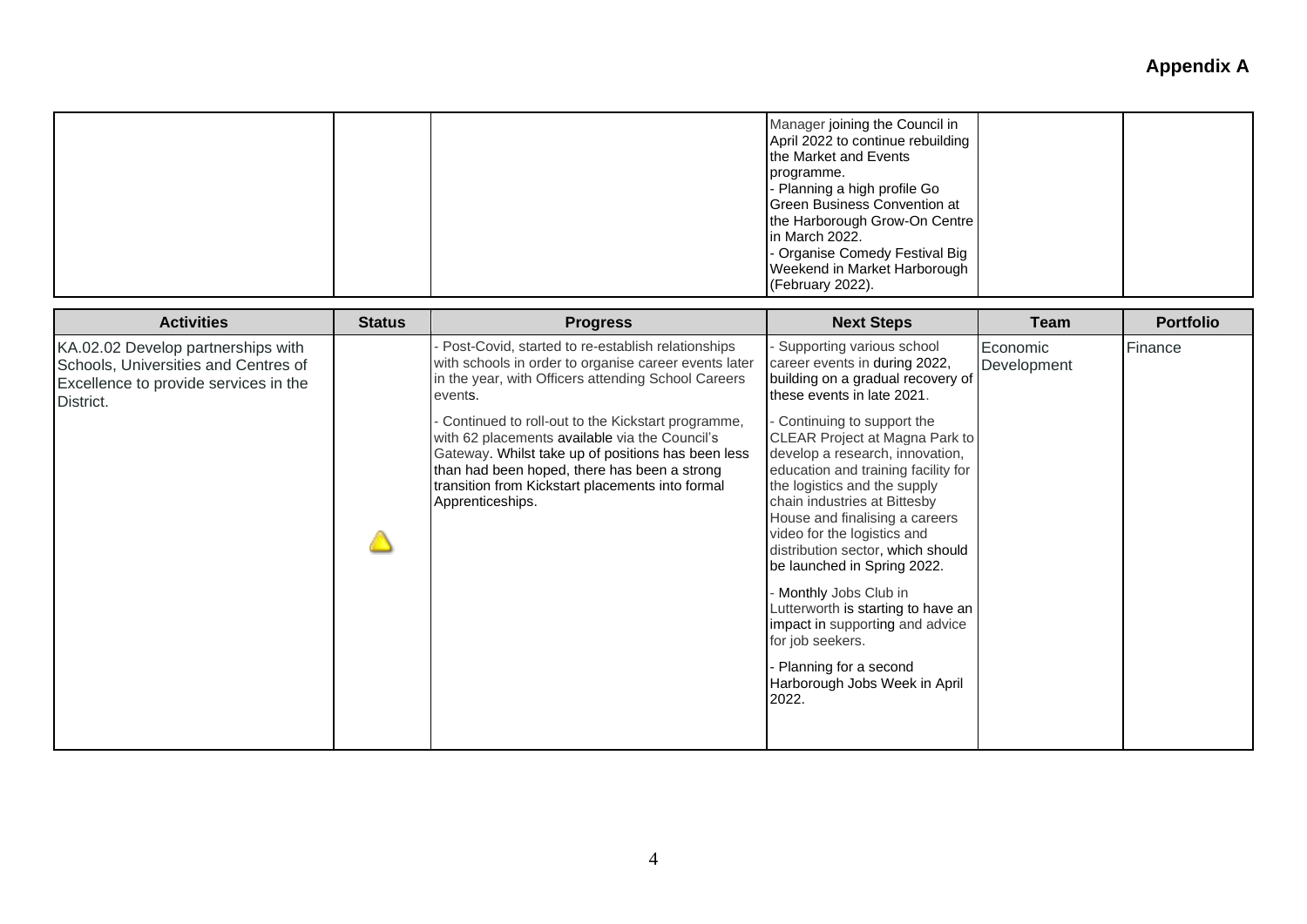### **Council Priority: The Place Enable Delivery of Quality Homes for All**

| <b>Activities</b>                                                                                                                                             | <b>Status</b> | <b>Progress</b>                                                                                                                                                                                                                                                                                                    | <b>Next Steps</b>                                                                                                                                                                                                                              | Team                      | <b>Portfolio</b> |
|---------------------------------------------------------------------------------------------------------------------------------------------------------------|---------------|--------------------------------------------------------------------------------------------------------------------------------------------------------------------------------------------------------------------------------------------------------------------------------------------------------------------|------------------------------------------------------------------------------------------------------------------------------------------------------------------------------------------------------------------------------------------------|---------------------------|------------------|
| KA.03.01 Achieve delivery of an<br>appropriate mix and type of affordable<br>housing that meets local need<br>throughout the District, across all<br>tenures. |               | - 29 affordable housing units were delivered during<br>Quarter 3. The overall total affordable units delivered partner organisations to<br>during the 2021/22 year, up to the end of Quarter 3,<br>was 89 units. At the end of Quarter 3, the annual<br>target of 171 affordable units was on target to be<br>met. | - Continue to work closely with<br>negotiate the Council's<br>affordable housing requirements<br>and bring affordable housing into<br>the District.<br>- Continue to seek other<br>affordable housing opportunities<br>as and when they arise. | Community<br>Partnerships | Wellbeing        |

| <b>Activities</b>                                                                                                                              | <b>Status</b> | <b>Progress</b>                                                                                                                                                                                                                                                                                                                                                                                                                                                                  | <b>Next Steps</b>                                                                                                                                                                                                                                                                                                                                                                       | Team                      | <b>Portfolio</b> |
|------------------------------------------------------------------------------------------------------------------------------------------------|---------------|----------------------------------------------------------------------------------------------------------------------------------------------------------------------------------------------------------------------------------------------------------------------------------------------------------------------------------------------------------------------------------------------------------------------------------------------------------------------------------|-----------------------------------------------------------------------------------------------------------------------------------------------------------------------------------------------------------------------------------------------------------------------------------------------------------------------------------------------------------------------------------------|---------------------------|------------------|
| KA.03.02 Provision of effective housing<br>advice and Prevention of<br>Homelessness (including a review of<br>accommodation for the homeless). |               | Ongoing partnership work with Platform Housing to<br>improve our temporary accommodation units at<br>Plowman's Yard.<br>Refurbishment of Eden Court temporary<br>accommodation.<br>Completed audit of temporary accommodation.<br>Accommodation Assistant in post.<br>- Four households assisted to move with<br>Homelessness Prevention Fund.<br>County-wide partnership working following<br>successful Rough Sleeping Initiative bid to support<br>and reduce rough sleeping. | Complete Audit<br>recommendations and Review<br>Temporary Accommodation<br>charges to ensure income<br>maximisation.<br>Develop housing team<br>structure following move on of<br>two members of staff, to include<br>a new fixed-term role of Triage<br>Officer.<br>Develop skills already in the<br>team by upgrading Trainee<br>Housing Advisor position to full<br>housing advisor. | Community<br>Partnerships | Wellbeing        |

| <b>Activities</b>                                               | <b>Status</b> | <b>Progress</b>                                                                                                                                                                                                        | <b>Next Steps</b>                                                                                | <b>Team</b> | <b>Portfolio</b> |
|-----------------------------------------------------------------|---------------|------------------------------------------------------------------------------------------------------------------------------------------------------------------------------------------------------------------------|--------------------------------------------------------------------------------------------------|-------------|------------------|
| KA.03.03 To bring long-term empty<br>properties back in to use. |               | Officer meetings continued to take place<br>regularly which resulted in several empty properties<br>being brought back into use. Inspections are only<br>taking place in response to complaints, due to<br>COVID risk. | - Ongoing work to address worst Regulatory Services Wellbeing<br>cases and continue inspections. |             |                  |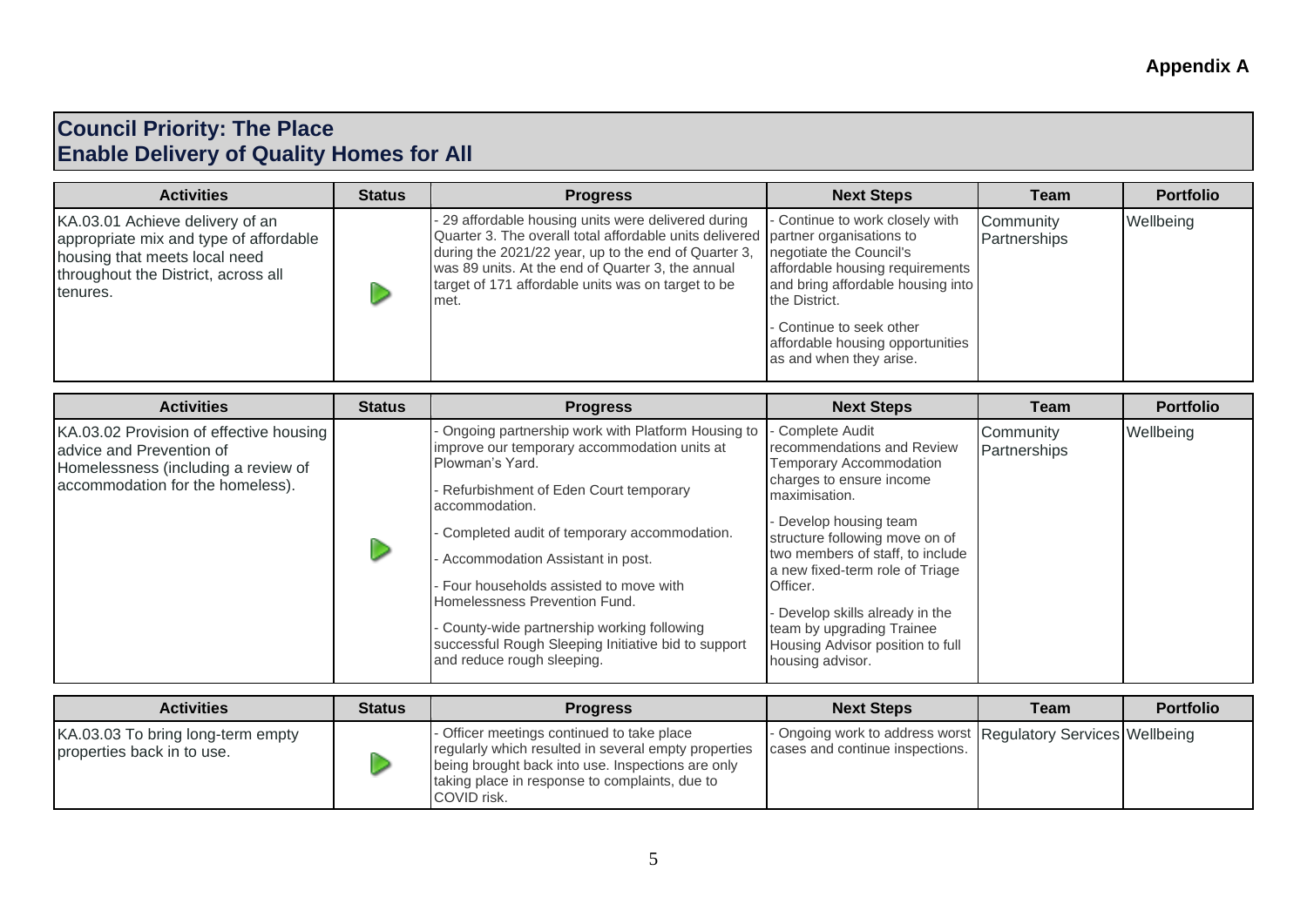### **Council Priority: The Place Improving the Environment**

| <b>Activities</b>                                          | <b>Status</b>                                                                             | <b>Progress</b>                                                                                                                      | <b>Next Steps</b>                                                                        | Team | <b>Portfolio</b> |
|------------------------------------------------------------|-------------------------------------------------------------------------------------------|--------------------------------------------------------------------------------------------------------------------------------------|------------------------------------------------------------------------------------------|------|------------------|
| KA.04.01 Provide effective local air<br>quality management |                                                                                           | Continue to monitor and report on Air Quality<br>throughout the District.                                                            | - Continue to monitor Air Quality   Regulatory Services   Regulatory<br>in the District. |      |                  |
|                                                            | During Quarter 3 there were no exceedances of<br>Local Government Air Quality objectives. | - Continue to explore possible<br>methods of funding for junction<br>improvements in the<br>Kibworth Air Quality<br>Management Area. |                                                                                          |      |                  |
|                                                            |                                                                                           | - Await outcome from DEFRA on<br>the Council's Air Quality bid.                                                                      |                                                                                          |      |                  |

| <b>Activities</b>                                                 | <b>Status</b> | <b>Progress</b>                                                                                                                                                                                                                                                                    | <b>Next Steps</b>                                                                        | Team                      | <b>Portfolio</b> |
|-------------------------------------------------------------------|---------------|------------------------------------------------------------------------------------------------------------------------------------------------------------------------------------------------------------------------------------------------------------------------------------|------------------------------------------------------------------------------------------|---------------------------|------------------|
| KA.04.02 Review parish, community<br>and voluntary sector support |               | Processing of new Section 106 applications under<br>£25k is running smoothly but temporarily on hold<br>whilst larger applications (over £25k) are processed.<br>Several under 25k applications were submitted in<br>quarter 3 which amounted to approximately £77k of<br>funding. | - Separation of Parish Liaison<br>role from Community Facilities<br>Development Officer. | Community<br>Partnerships | Wellbeing        |
|                                                                   |               | - The next Cabinet sub committee meeting date is 28<br>March 2022 for applications over £25k. There are<br>eight applications roughly amounting to £900,000.                                                                                                                       |                                                                                          |                           |                  |

| <b>Activities</b>                                                               | <b>Status</b> | <b>Progress</b>                                                                                                                                                                                                                                         | <b>Next Steps</b>                                                          | Team                                             | <b>Portfolio</b> |
|---------------------------------------------------------------------------------|---------------|---------------------------------------------------------------------------------------------------------------------------------------------------------------------------------------------------------------------------------------------------------|----------------------------------------------------------------------------|--------------------------------------------------|------------------|
| KA.04.03 To promote a clean<br>environment through campaigns and<br>enforcement |               | - We continued to carry out patrols and take<br>enforcement action on fly tippers, littering and dog<br>fouling offenders.<br>- We were in touch with parish and town councils<br>again to make sure we are dealing with the issues<br>they are seeing. | - Next campaign and a rota of<br>campaigns for 2022 is being<br>worked on. | Environmental<br>Services and Health<br>& Safety | Regulatory       |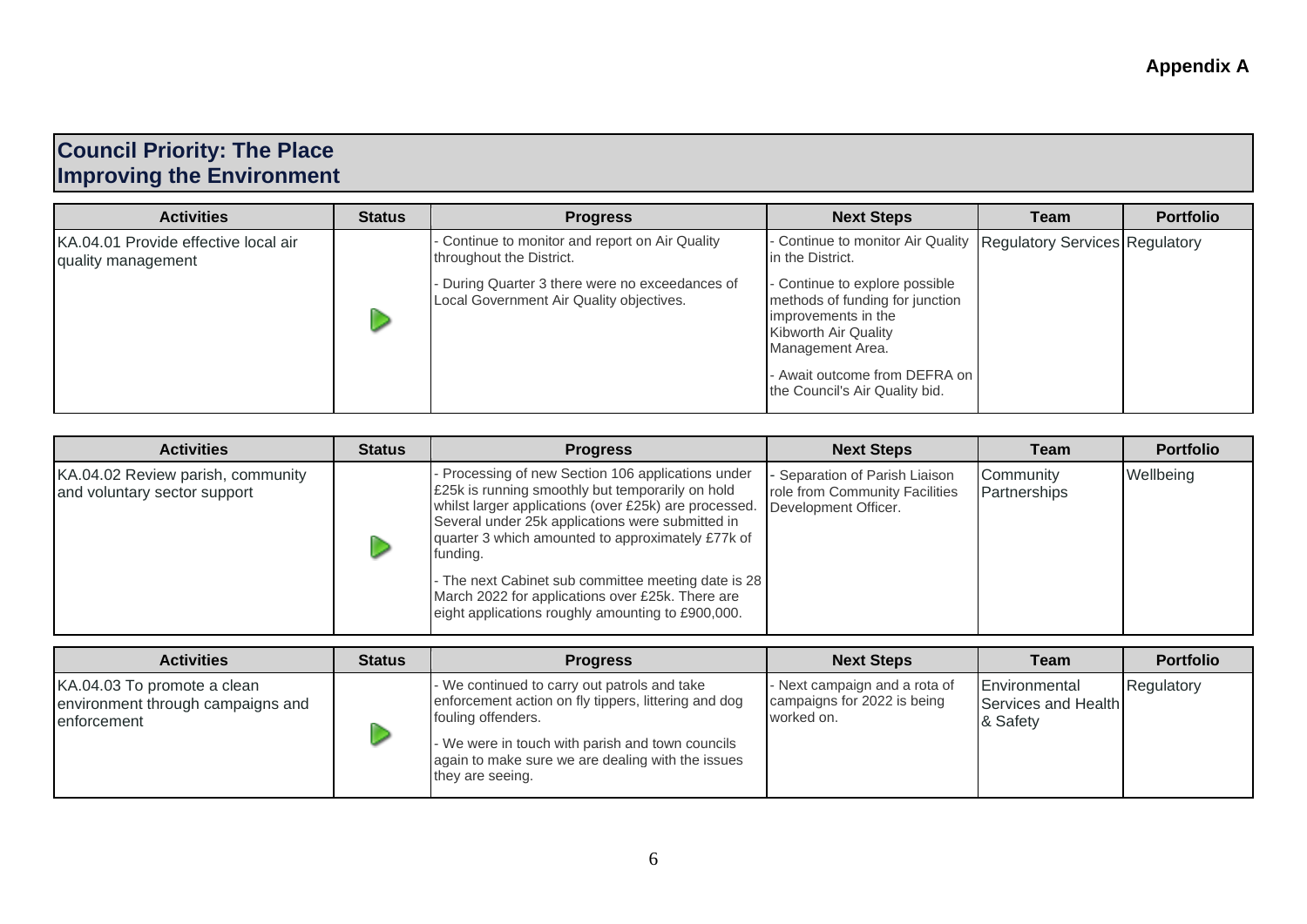| <b>Activities</b>                                                                       | <b>Status</b> | <b>Progress</b>                                                                      | <b>Next Steps</b> | Team                                                     | <b>Portfolio</b> |
|-----------------------------------------------------------------------------------------|---------------|--------------------------------------------------------------------------------------|-------------------|----------------------------------------------------------|------------------|
| KA.04.04 Prepare for re-procurement<br><b>Iof the Environmental Services Contract I</b> |               | On hold until 2023, as the Council has extended its<br>contract with FCC until 2025. | ITBC.             | <b>IEnvironmental</b><br>Services and Health<br>8 Safety | Regulatory       |

| <b>Activities</b>                                                                          | <b>Status</b> | <b>Progress</b>                                                                       | <b>Next Steps</b>                                                                                                                                                                                                                                                                        | Team                                  | <b>Portfolio</b> |
|--------------------------------------------------------------------------------------------|---------------|---------------------------------------------------------------------------------------|------------------------------------------------------------------------------------------------------------------------------------------------------------------------------------------------------------------------------------------------------------------------------------------|---------------------------------------|------------------|
| KA.04.05 Ensure all Council Activities<br>work towards the being Carbon Neutral<br>by 2030 |               | - The Council's Climate Emergency Action Plan<br>adopted by Council in December 2021. | - The Council is considering<br>potential for BEIS (Business,<br>Energy and Industrial Strategy)<br>funding to improve energy<br>efficiency of Council buildings.<br>Installation of 10 charging<br>points (due summer 2022).<br>- Domestic energy retrofit<br>(commencing summer 2022). | <b>Regulatory Services Regulatory</b> |                  |

#### **Council Priority: The People Promote Health and Wellbeing**

| <b>Activities</b>                                                                                                                                                             | <b>Status</b> | <b>Progress</b>                                                                                                                                                                                                                                                                                                                                                                                                                                                                                                                                                                                                                                                                                                                                 | <b>Next Steps</b>                                                                                                                                                                                                                                                                                                                                                                                                                                                   | Team                      | <b>Portfolio</b> |
|-------------------------------------------------------------------------------------------------------------------------------------------------------------------------------|---------------|-------------------------------------------------------------------------------------------------------------------------------------------------------------------------------------------------------------------------------------------------------------------------------------------------------------------------------------------------------------------------------------------------------------------------------------------------------------------------------------------------------------------------------------------------------------------------------------------------------------------------------------------------------------------------------------------------------------------------------------------------|---------------------------------------------------------------------------------------------------------------------------------------------------------------------------------------------------------------------------------------------------------------------------------------------------------------------------------------------------------------------------------------------------------------------------------------------------------------------|---------------------------|------------------|
| KA.05.01 Deliver and Commission a<br>range of health and wellbeing activities<br>and work with partners to develop long-<br>term sustainable health and wellbeing<br>outcomes |               | <b>Steady Steps Programme</b><br>Since the pandemic one of our challenges has<br>been to deliver a continued offer in relation to the<br>Steady Steps programme. The age of our<br>participants, as well as the increased number of<br>comorbidities, has meant that a number of potential<br>users of the service have been in positions where<br>they have been isolating or have been fearful of<br>attending group sessions.<br>- Our online offer has helped a number of residents<br>but we are now in a position to be offering group<br>sessions back in the community. We have developed<br>our Steady Steps pathway and have started new<br>sessions in Hallaton, Market Harborough,<br>Lutterworth and Kibworth and have trained two | - Better understand how the<br>covid rehabilitation programme<br>(and other similar condition<br>specific programmes) are<br>delivered within a clinical-based<br>setting, to help better replicate<br>this for our own community<br>provision.<br>Work with neighbouring<br>districts and the Rivers and<br>Canal Trust to develop a 'Blue<br>social prescribing' project which<br>will link into level 3 and 2<br>interventions.<br>- Work on our Active Together | Community<br>Partnerships | Wellbeing        |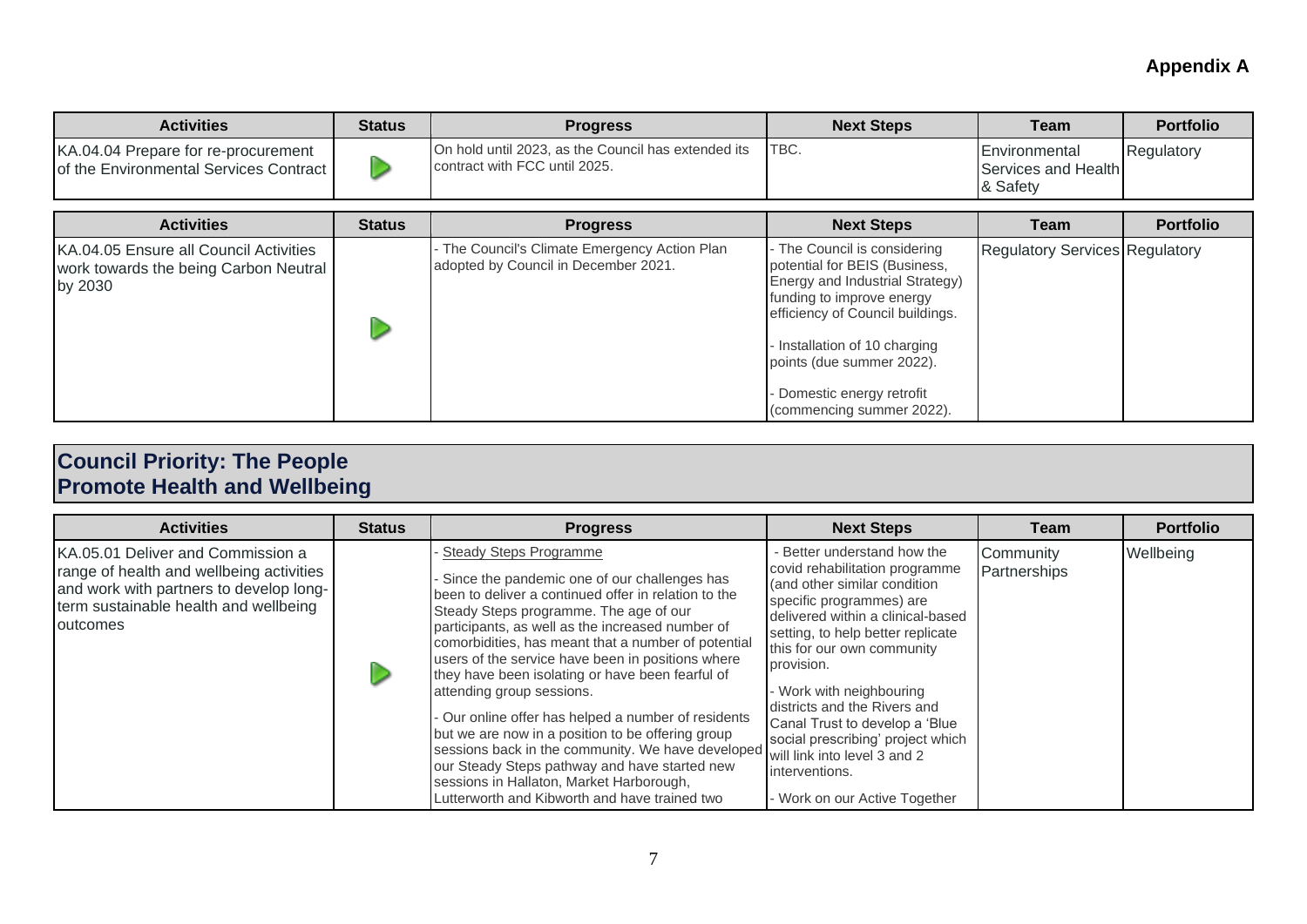| additional instructors to deliver this service<br>Let's Get Moving for our Planet - COP26 Challenge<br>From the 31 October - 12 November 2021, the UN<br>Climate Change Conference (COP26) took place in<br>Glasgow. We worked with Choose How You Move at<br>Leicestershire County Council, to run a two-week<br>activity challenge, encouraging individuals and teams<br>to log their active travel (walking, running, cycling,<br>wheeling) to see by how much how we can reduce<br>our carbon emissions.<br>Participants signed up as an individual, or as a team,<br>and we helped to encourage workplaces, sports<br>clubs and community groups to get involved. | narrative with our link officer and<br>have an action plan to develop<br>the branding and signposting<br>opportunities in the District for<br>the next six months,<br>including updating our sports<br>club and PA session directory to<br>see how we can make this more<br>user friendly and time effective.<br>- Work on the Commissioning<br>plan for the 2022/23 year. |
|------------------------------------------------------------------------------------------------------------------------------------------------------------------------------------------------------------------------------------------------------------------------------------------------------------------------------------------------------------------------------------------------------------------------------------------------------------------------------------------------------------------------------------------------------------------------------------------------------------------------------------------------------------------------|----------------------------------------------------------------------------------------------------------------------------------------------------------------------------------------------------------------------------------------------------------------------------------------------------------------------------------------------------------------------------|
|------------------------------------------------------------------------------------------------------------------------------------------------------------------------------------------------------------------------------------------------------------------------------------------------------------------------------------------------------------------------------------------------------------------------------------------------------------------------------------------------------------------------------------------------------------------------------------------------------------------------------------------------------------------------|----------------------------------------------------------------------------------------------------------------------------------------------------------------------------------------------------------------------------------------------------------------------------------------------------------------------------------------------------------------------------|

| <b>Activities</b>                                                                                                 | <b>Status</b> | <b>Progress</b>                                                                                                                                                                                                                                                                                                                                                                                                                                                                                                                                                                                                                                                                                                                                                                                                                    | <b>Next Steps</b>                                                                                                                                                                                                                                                                                                                                      | Team                      | <b>Portfolio</b> |
|-------------------------------------------------------------------------------------------------------------------|---------------|------------------------------------------------------------------------------------------------------------------------------------------------------------------------------------------------------------------------------------------------------------------------------------------------------------------------------------------------------------------------------------------------------------------------------------------------------------------------------------------------------------------------------------------------------------------------------------------------------------------------------------------------------------------------------------------------------------------------------------------------------------------------------------------------------------------------------------|--------------------------------------------------------------------------------------------------------------------------------------------------------------------------------------------------------------------------------------------------------------------------------------------------------------------------------------------------------|---------------------------|------------------|
| KA.05.02 In response to the<br>coronavirus to consider the leisure offer<br>in Market Harborough and Lutterworth. |               | During Quarter 3, we returned to a more routine<br>Christmas period although customers and staff were<br>still encouraged to wear masks.<br>At the end of Quarter 3, swimming lesson<br>membership was at approximately 2,616 (100 more<br>members than during Quarter 2).<br>Harborough swimming lesson numbers continued<br>to exceed the March 2021 target of 1,303 (at<br>approximately 1,645 during Quarter 3).<br>Lutterworth swimming lessons continued to exceed<br>the March 2021 target of 836 (at approximately<br>971 during Quarter 3).<br>Gym membership was at 3,028 across the contract<br>at the end of December 2021. Harborough has<br>exceeded the pre-pandemic target of 1,612 (at<br>approximately 1,658 at the end of Quarter 3).<br>Lutterworth was close to reaching the pre-pandemic<br>target of 1,360. | Continue to work on the<br>Commissioning Plan and ensure<br>that we deliver on the targets set<br>out within it.<br>Link our wider work with the<br>ongoing Health and Wellbeing<br>Strategy.<br>Continue to engage with our<br>leisure providers to ensure a<br>well-rounded Health, Wellbeing<br>and Physical Activity offer within<br>the District. | Community<br>Partnerships | Finance          |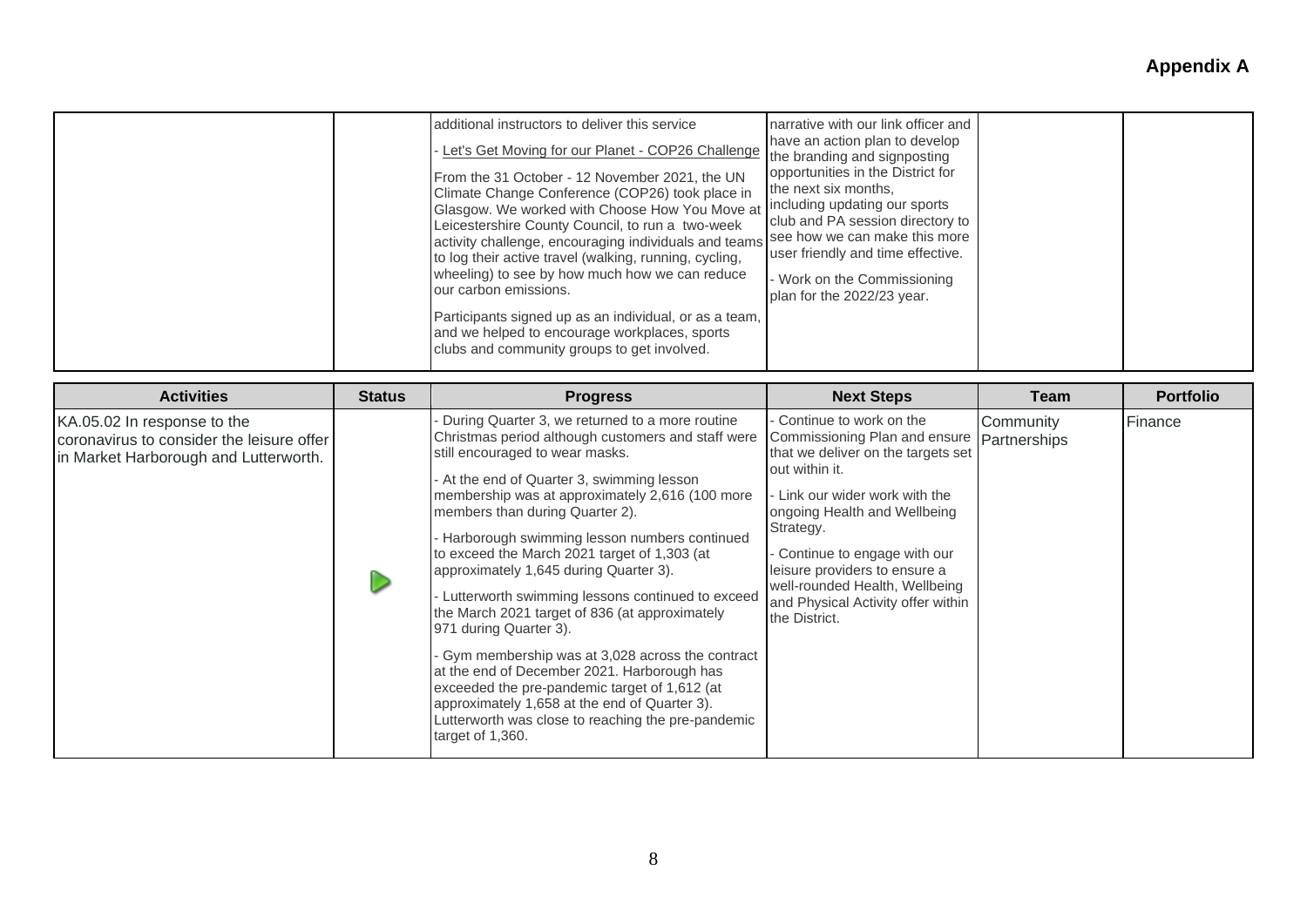| <b>Activities</b>                                                                                                                                                                                     | <b>Status</b> | <b>Progress</b>                                                                                                                                                                                                                        | <b>Next Steps</b>                                                                                                                                                                                    | Team                                  | <b>Portfolio</b> |
|-------------------------------------------------------------------------------------------------------------------------------------------------------------------------------------------------------|---------------|----------------------------------------------------------------------------------------------------------------------------------------------------------------------------------------------------------------------------------------|------------------------------------------------------------------------------------------------------------------------------------------------------------------------------------------------------|---------------------------------------|------------------|
| KA.05.03 Provide domestic energy<br>efficiency advice and measures<br>through Harborough Warm Homes and<br>encourage households to participate in<br>the Council's Collective Switching<br>initiative |               | Energy efficiency measures continued to be<br>promoted, but the Covid case rise made people wary lichoosr in October 2021.<br>of home visits. The LAD scheme continued to deliver<br>with 15 properties completed (deadline extended). | Hold another auction for<br><b>Harborough Energy will</b><br>continue with ECO3.<br>- The LAD scheme will deliver<br>energy efficiency for over 70<br>properties (mainly Platform<br>Housing Group). | <b>Regulatory Services Regulatory</b> |                  |

| <b>Activities</b>                              | <b>Status</b> | <b>Progress</b>                                                                                                                                                                                                                                                                                                                                                                                                                                                                                                                    | <b>Next Steps</b>                                                                                                                     | Team                      | <b>Portfolio</b> |
|------------------------------------------------|---------------|------------------------------------------------------------------------------------------------------------------------------------------------------------------------------------------------------------------------------------------------------------------------------------------------------------------------------------------------------------------------------------------------------------------------------------------------------------------------------------------------------------------------------------|---------------------------------------------------------------------------------------------------------------------------------------|---------------------------|------------------|
| KA.05.04 Develop a Young Peoples'<br>Strategy. |               | Initial engagement with schools, parishes, partners<br>and internal staff complete around 11-24 age group<br>(remit amended to 16-35).<br>CSP Roadshows have been arranged at secondary<br>schools across District during March and April.<br>Contacted schools to encourage them to complete<br>HDC Engagement survey.<br>Launched Jubilee Art project with 7 schools.<br>Liaison with Economic Development and Housing<br>around draft strategy.<br>Development of a survey tool on Housing to inform<br>the new draft strategy. | Continue to liaise with staff on<br>partners to develop a Young<br>Peoples' Strategy.<br>Draft Strategy to go to Scrutiny<br>in June. | Community<br>Partnerships | Wellbeing        |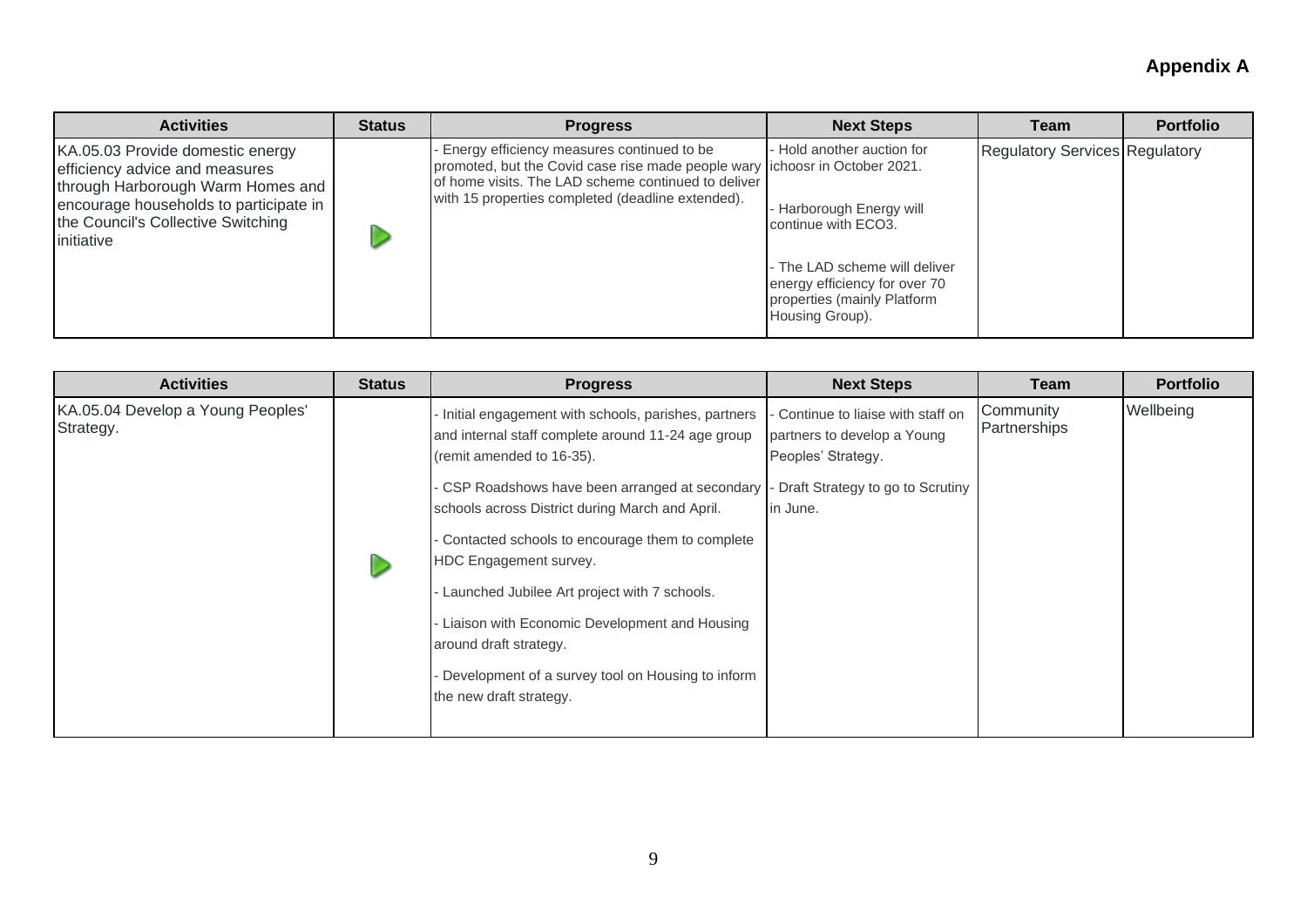### **Council Priority: The People Support Vulnerable People of All Ages**

| <b>Activities</b>                                                                                                                                                       | <b>Status</b> | <b>Progress</b>                                                                                                                                                                                                                                                                                                           | <b>Next Steps</b>                                                                                                         | Team | <b>Portfolio</b> |
|-------------------------------------------------------------------------------------------------------------------------------------------------------------------------|---------------|---------------------------------------------------------------------------------------------------------------------------------------------------------------------------------------------------------------------------------------------------------------------------------------------------------------------------|---------------------------------------------------------------------------------------------------------------------------|------|------------------|
| KA.06.01 Review the role of the<br>voluntary and community sector (VCS)<br>in providing support to vulnerable<br>groups, particularly post the<br>coronavirus pandemic. |               | Voluntary Action Leicestershire (VAL) continued<br>research into the voluntary sector in Harborough and Council Officers will draft a new Partnerships<br>the needs and gaps as we recover from Covid. This Voluntary Sector Strategy which<br>has involved one-to-one interviews with current<br>grant-funded charities. | - VAL will submit final report and Community<br>will be considered by the<br>Communities Scrutiny Panel in<br>March 2022. |      | Wellbeing        |

| <b>Activities</b>                                                   | <b>Status</b>                                                                          | <b>Progress</b>                                                                                                                                                    | <b>Next Steps</b>                                              | Team                                  | <b>Portfolio</b> |
|---------------------------------------------------------------------|----------------------------------------------------------------------------------------|--------------------------------------------------------------------------------------------------------------------------------------------------------------------|----------------------------------------------------------------|---------------------------------------|------------------|
| KA.06.02 Continue to develop the<br>Lightbulb offer for households. |                                                                                        | To date the following have been implemented during<br>the 2021/22 year:                                                                                            | - Continue to promote the<br>Lightbulb services internally for | <b>Regulatory Services Regulatory</b> |                  |
|                                                                     |                                                                                        | Introduction of hospital discharge grant to the<br>Grants policy.                                                                                                  | referrals.                                                     |                                       |                  |
|                                                                     |                                                                                        | Introduction of Attend Anywhere software to enable<br>the continuation of virtual visits which were trialled<br>during lockdown, enabling assessments to continue. |                                                                |                                       |                  |
|                                                                     | Development of a standalone Lightbulb website to<br>support the self-referral process. |                                                                                                                                                                    |                                                                |                                       |                  |
|                                                                     |                                                                                        | Training of the Housing Support Coordinator<br>officers to streamline the installation process for<br>minor adaptations.                                           |                                                                |                                       |                  |

| <b>Activities</b>                                          | <b>Status</b> | <b>Progress</b>                                                                                                                            | <b>Next Steps</b>                                                                                                                                                                                                                                                   | <b>Team</b>                             | <b>Portfolio</b> |
|------------------------------------------------------------|---------------|--------------------------------------------------------------------------------------------------------------------------------------------|---------------------------------------------------------------------------------------------------------------------------------------------------------------------------------------------------------------------------------------------------------------------|-----------------------------------------|------------------|
| KA.06.03 Provision of a 24-hour<br><b>Lifeline Service</b> |               | Service continues to be maintained despite<br>Coronavirus.<br>- Customer numbers recovering.<br>Digitalisation project nearing completion. | - Continued marketing of<br>service.<br>- The Control Centre has<br>relocated to The Symington<br>Building: this will save at least<br>£11,000 per annum in rent, will<br>improve integration of the<br>Control Centre with other<br>Council services and will also | Commissioning and Wellbeing<br>Lifeline |                  |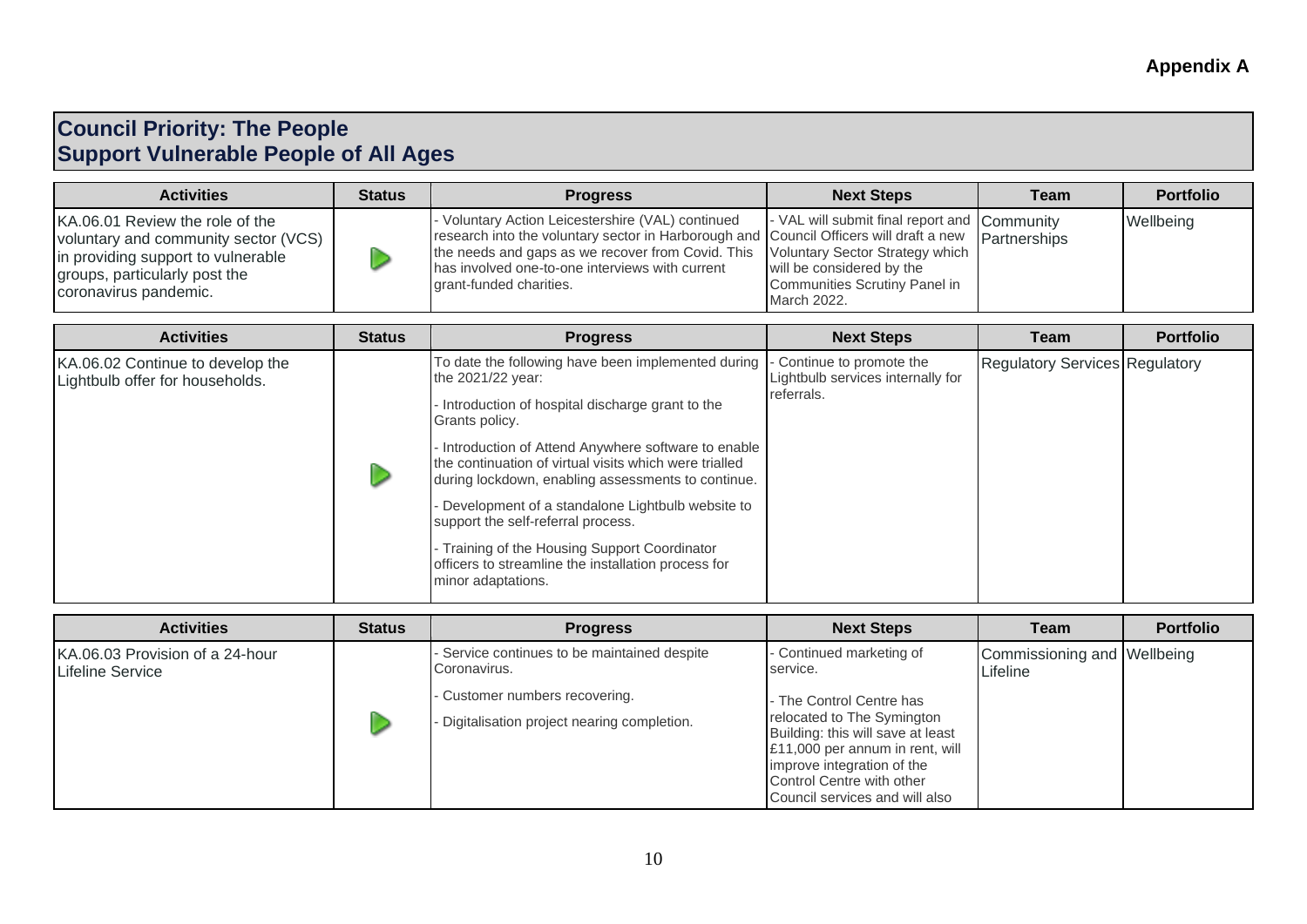| offer increased security to the<br>Council HQ. Work on this is<br>progressing reasonably well,<br>although there have been delays<br>due to the Coronavirus outbreak.           |  |
|---------------------------------------------------------------------------------------------------------------------------------------------------------------------------------|--|
| - Digitalisation project work is<br>now complete (postponement<br>due to delays in ICT<br>infrastructure work). Again, there<br>were delays due to the<br>Coronavirus outbreak. |  |
| Both of the above projects will<br>help to secure the future of the<br>service on an efficient and<br>sustainable basis.                                                        |  |

| <b>Activities</b>                                                                                        | <b>Status</b> | <b>Progress</b>                                                                                                                                                                                                                                                                                                                                                                                                                                                                                                                                                                                                                                                                                                                                                                                                                                                                                                                                                                           | <b>Next Steps</b>                                                              | Team                                       | <b>Portfolio</b> |
|----------------------------------------------------------------------------------------------------------|---------------|-------------------------------------------------------------------------------------------------------------------------------------------------------------------------------------------------------------------------------------------------------------------------------------------------------------------------------------------------------------------------------------------------------------------------------------------------------------------------------------------------------------------------------------------------------------------------------------------------------------------------------------------------------------------------------------------------------------------------------------------------------------------------------------------------------------------------------------------------------------------------------------------------------------------------------------------------------------------------------------------|--------------------------------------------------------------------------------|--------------------------------------------|------------------|
| KA.06.04 Delivery of the agreed<br>objectives and recommendations of the<br><b>Armed Forces Covenant</b> |               | Royal Ascent for The Armed Forces Bill 2021 was<br>granted on 15 December 2021, just before Christmas<br>recess, the Council's Communications Team shared<br>the news on social media with a welcoming response<br>from Cllr Mahal, Armed Forces Champion.<br>- The Ministry of Defence (MOD) has confirmed<br>delays to the supporting Statutory Guidance (SG)<br>which now has to go before Parliament as a<br>'Statutory Instrument'. A third draft is to be shared for<br>final local authority feedback through the Local<br>Government Association (LGA).<br>Current timeframes being discussed by the MOD<br>are final SG early summer, followed by an<br>implementation period and 'enforcement' end 2022.<br>- The MOD Covenant team plan a formal<br>communication to bodies in scope including LA<br>CEO <sub>s</sub> .<br>- The Council's Armed Forces Officer (AFO)<br>continues to work with the LGA Armed Forces Officer<br>Network. The most recent meeting took place on | Covenant Legislation - Lead<br>Officer Engagement.<br>Combat Stress Follow-Up. | Legal and<br>Democratic<br><b>Services</b> | Corporate        |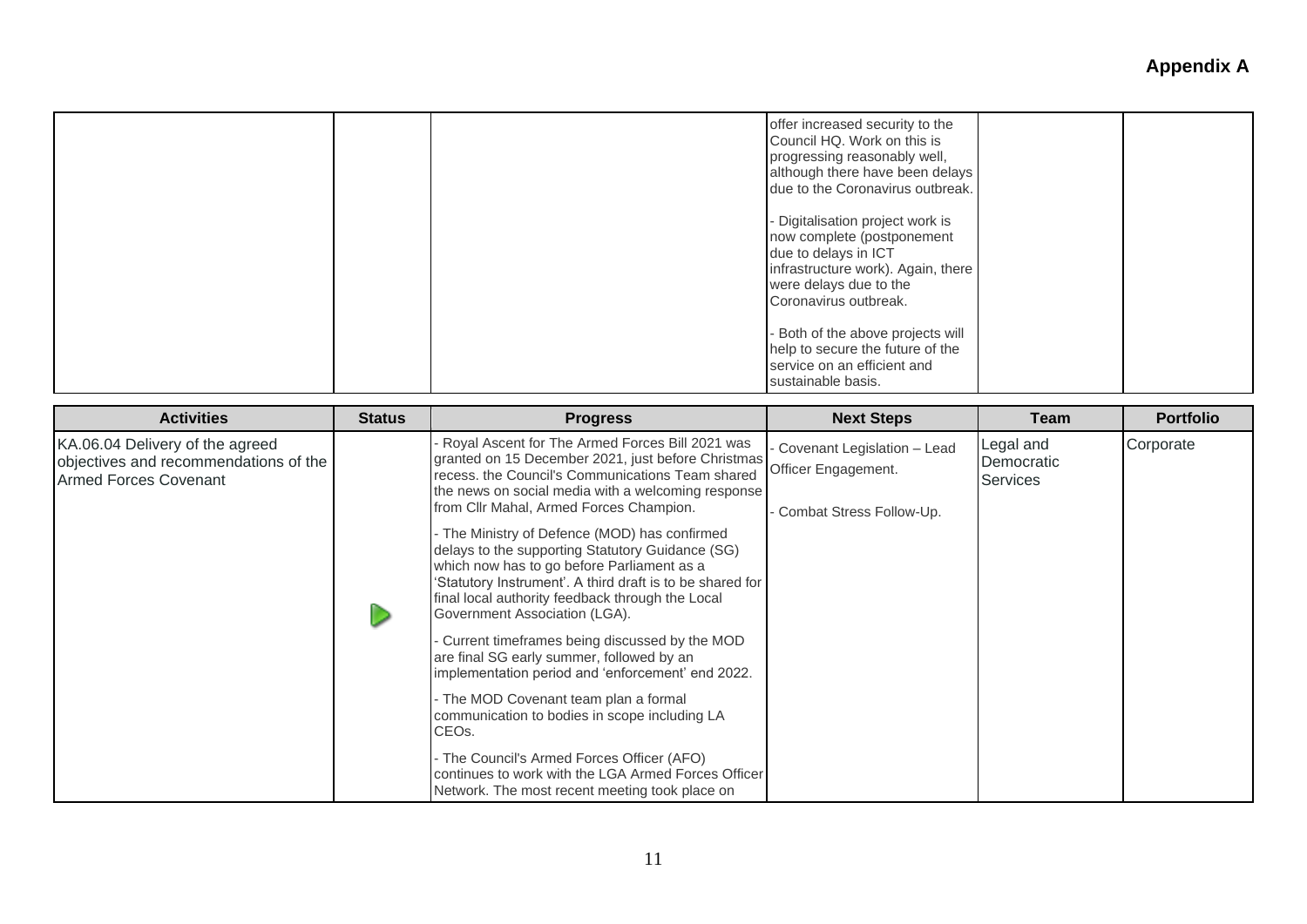| 10 February 2021.                                                                                                                                                                                                                   |  |
|-------------------------------------------------------------------------------------------------------------------------------------------------------------------------------------------------------------------------------------|--|
| - The AFO continues to liaise directly with the MOD<br>Covenant team on the SG.                                                                                                                                                     |  |
| - LLR collaborative group continues to meet driving<br>consistency and efficiencies across LLR LAs. A<br>summary report is provided to the Council's CEO to<br>share at the local authority CEO monthly meeting.                    |  |
| - RCC / HDC Project board meets monthly; a joint<br>authority Lead Officer briefing was held on<br>1 December 2021 to commence implementation<br>planning. A further HDC Lead Officer meeting is<br>scheduled for 15 February 2022. |  |
| - The current Armed Forces Officer is leaving and will<br>be replaced in due course but in the interim her work<br>will be picked up by colleagues across the councils.                                                             |  |

| <b>Activities</b>                                                            | <b>Status</b> | <b>Progress</b>                                                                                                                                                                                                                                                                                                                                                                                                                                                                                                                                                                                                                                                                                                                                                                                                                                                                                             | <b>Next Steps</b>                                                                                                                                                                                                                                                                                                                                                                                                                                            | Team                      | <b>Portfolio</b> |
|------------------------------------------------------------------------------|---------------|-------------------------------------------------------------------------------------------------------------------------------------------------------------------------------------------------------------------------------------------------------------------------------------------------------------------------------------------------------------------------------------------------------------------------------------------------------------------------------------------------------------------------------------------------------------------------------------------------------------------------------------------------------------------------------------------------------------------------------------------------------------------------------------------------------------------------------------------------------------------------------------------------------------|--------------------------------------------------------------------------------------------------------------------------------------------------------------------------------------------------------------------------------------------------------------------------------------------------------------------------------------------------------------------------------------------------------------------------------------------------------------|---------------------------|------------------|
| KA.06.05 Housing of homeless<br>applicants who the Council has a duty<br>Ito |               | - This Key Activity is concerned with the<br>number of homelessness cases who have<br>secured accommodation for at least six months<br>during the Quarter.<br>"Securing accommodation" can mean that they<br>have secured the home that they were<br>threatened with homelessness from. For<br>example, two cases were able to remain in their<br>home. This can be due to a number of<br>measures put in place by the housing team,<br>including helping to reduce rent arrears, set up<br>a payment plan or negotiating with the landlord<br>or family member to enable the household to<br>remain in their home. Preventing homelessness Council's usual methods. It<br>by enabling someone to remain in their home is will assist those who the<br>always the goal, but unfortunately it is not<br>always practical. For example, if a landlord is<br>selling their property, then they can issue a "no | Work with Leicestershire<br>District and Rutland councils<br>in a joint Rough Sleeping<br>Initiative programme. This<br>provides a pathway for<br>anyone sleeping rough or at<br>risk of sleeping rough to<br>secure appropriate<br>accommodation.<br>- It should help the Council to<br>reduce the number of<br>applicants who are unable to<br>secure housing through the<br>Council has found to be<br>'intentionally homeless' as<br>these are sometimes | Community<br>Partnerships | Wellbeing        |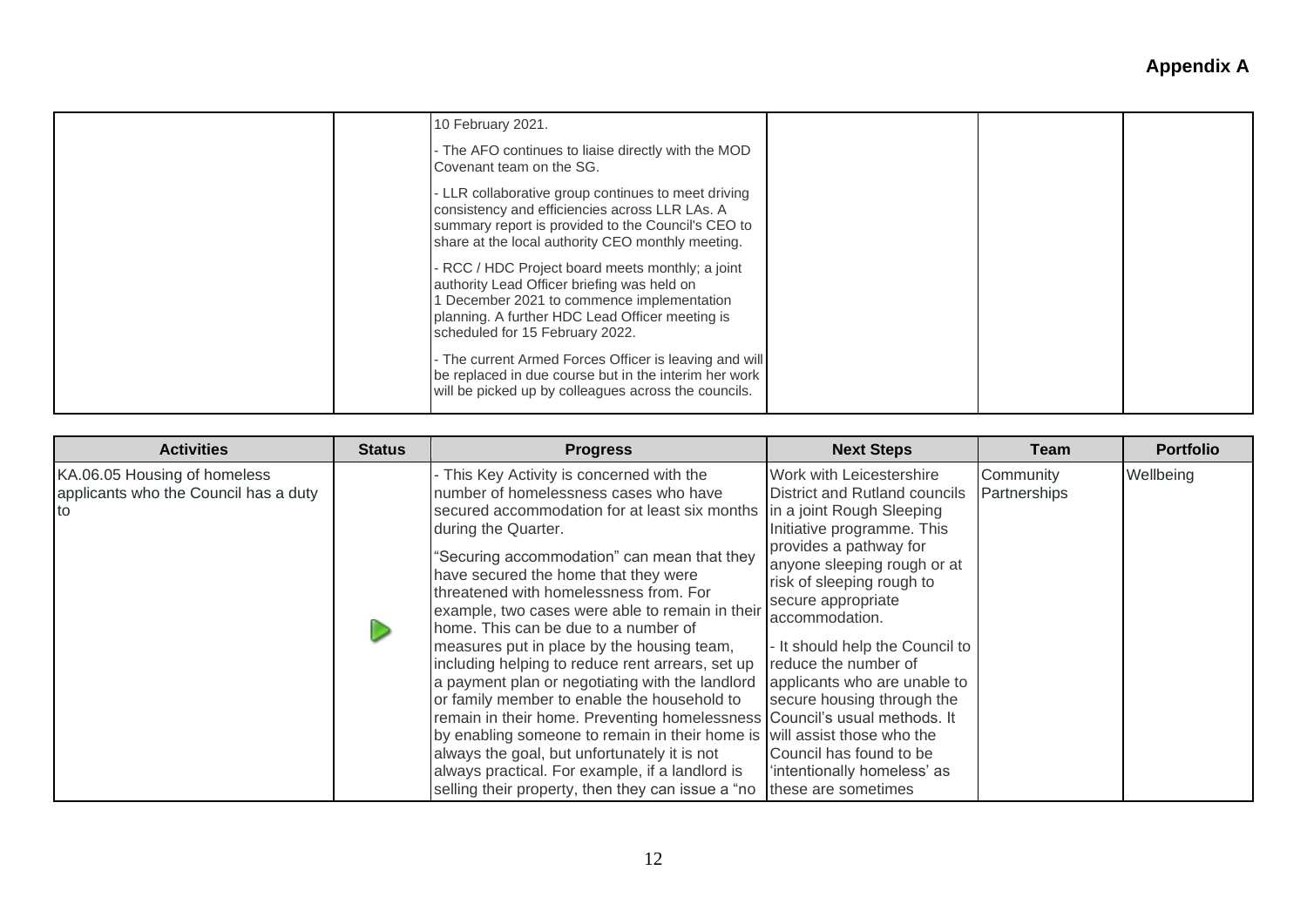| fault" eviction notice (section 21) which means<br>that the household does need to move out<br>before it is sold.                                                                                                                                                                                                                                                                                                                                                                                                                                                                                                                                       | excluded from the housing<br>register, due to their previous<br>tenancy behaviour.                                                                                                                                                                                                                                                                                                       |  |
|---------------------------------------------------------------------------------------------------------------------------------------------------------------------------------------------------------------------------------------------------------------------------------------------------------------------------------------------------------------------------------------------------------------------------------------------------------------------------------------------------------------------------------------------------------------------------------------------------------------------------------------------------------|------------------------------------------------------------------------------------------------------------------------------------------------------------------------------------------------------------------------------------------------------------------------------------------------------------------------------------------------------------------------------------------|--|
| - 48 cases secured new accommodation during<br>the Quarter. The majority of these cases were<br>where a household gained new accommodation<br>in social housing by going through the Council's<br>housing register. However, we are able to help<br>individuals secure new accommodation in the<br>private sector with the Homeless Prevention<br>Fund grant which is a grant for things like rent-<br>in-advance or a deposit.<br>- 17 of those who gained new accommodation                                                                                                                                                                           | - The Rough Sleeping<br>Initiative provides intensive<br>support, outreach and some<br>supported accommodation<br>options.<br>Harborough District Council,<br>in partnership with Hinckley &<br>Bosworth, Blaby and Oadby<br>& Wigston councils,<br>continues to hold Landlord                                                                                                           |  |
| had not yet been made homeless. This means<br>that we were able to help them before they<br>were evicted or asked to leave their old home<br>(in the prevention stage). This causes the least<br>amount of disruption to the family and avoids<br>placing households in temporary<br>accommodation which is not nice for the<br>household and is very costly for the Council.<br>73% of applications closed during the<br>prevention stage were housed.                                                                                                                                                                                                 | Forums and issue regular e-<br>newsletters to educate and<br>engage private sector<br>landlords across South<br>Leicestershire. The hope is<br>that this will increase<br>communication between the<br>councils and private landlords<br>and reduce unlawful evictions<br>or tenancy issues.                                                                                             |  |
| 5 cases were closed because we made a "no<br>priority need" decision on their case. A no<br>priority need decision means that we have<br>found that this individual was not vulnerable;<br>priority need includes those who are pregnant,<br>have dependent children or have some physical<br>or mental health difficulties. We work with all<br>applicants, whether they are considered to be<br>priority need or not, for at least 56 days (in the<br>relief stage). We work with them to resolve their<br>homelessness issue. However, legislation<br>states that at the end of 56 days we must make<br>a decision on whether we consider them to be | - The Council is looking into<br>options for an Empty Homes<br>Leasing scheme which could<br>reduce the number of long-<br>term empty homes in the<br>District by providing a<br>tenancy for homeless<br>households.<br>- Hold a partnership meeting<br>to discuss rough sleepers in<br>the local area and what local<br>support is available to them,<br>to include charities, district |  |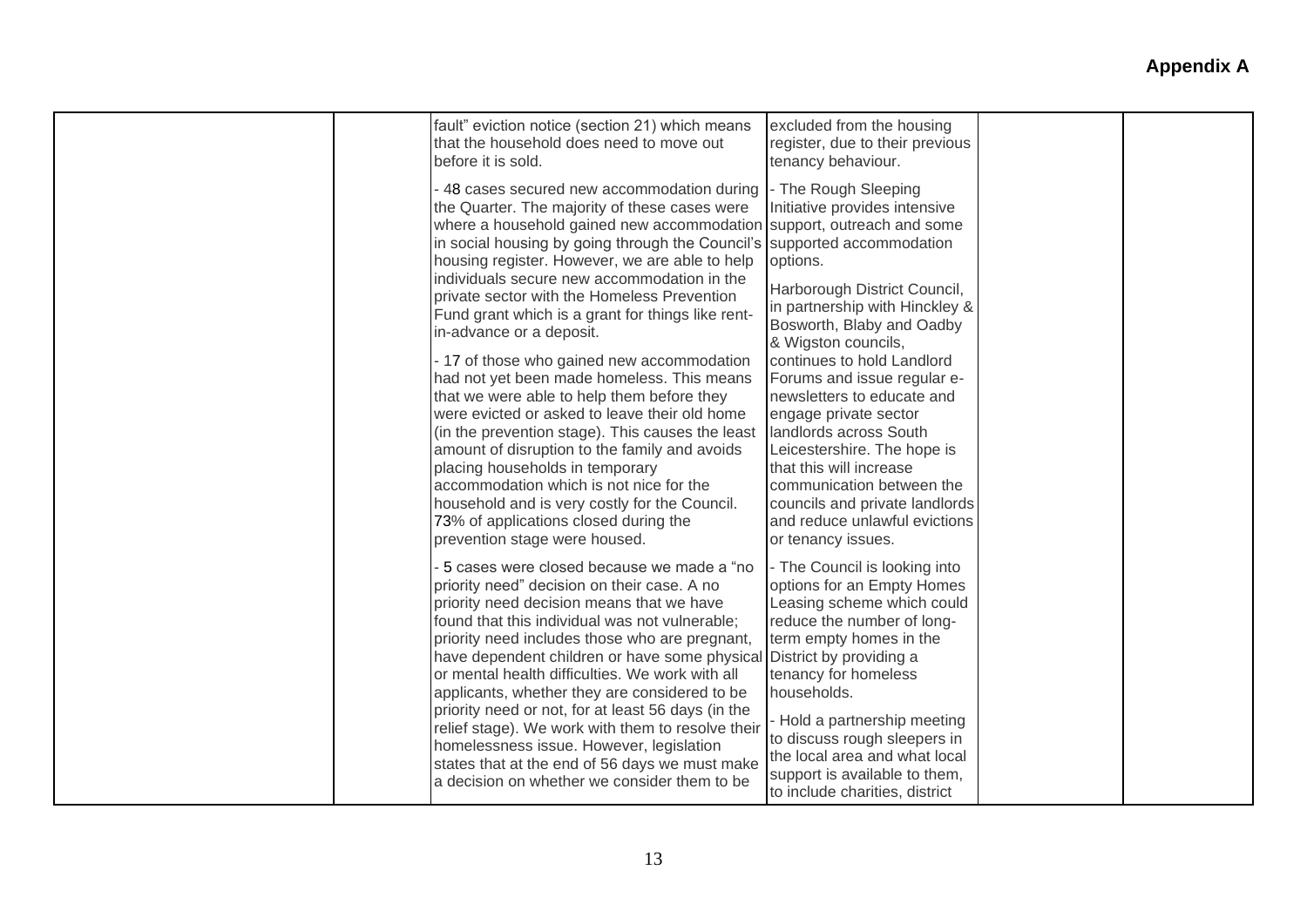|  | in priority need or not. The goal is to help the<br>individual secure accommodation before the<br>end of 56 days but this is not always easy, in<br>particular we struggle to find enough one-bed<br>properties for the number of people who need<br>them. We are working with developers and<br>landlords to increase the number of affordable<br>one-bed properties in the District. After 56 days<br>we did not stop working with the 5 people we<br>found to not be in priority need, but our<br>statutory duty to secure accommodation ends.<br>26 cases closed at the relief stage were<br>rehoused. 5 cases were rehoused at main duty.<br>One case was closed as they refused an offer<br>of suitable accommodation. | councillors, churches and<br>other groups such as the<br>Jubilee food bank. |  |  |
|--|------------------------------------------------------------------------------------------------------------------------------------------------------------------------------------------------------------------------------------------------------------------------------------------------------------------------------------------------------------------------------------------------------------------------------------------------------------------------------------------------------------------------------------------------------------------------------------------------------------------------------------------------------------------------------------------------------------------------------|-----------------------------------------------------------------------------|--|--|
|--|------------------------------------------------------------------------------------------------------------------------------------------------------------------------------------------------------------------------------------------------------------------------------------------------------------------------------------------------------------------------------------------------------------------------------------------------------------------------------------------------------------------------------------------------------------------------------------------------------------------------------------------------------------------------------------------------------------------------------|-----------------------------------------------------------------------------|--|--|

### **Council Priority: The People Empowered Communities**

| <b>Activities</b>                                                                                                                                                        | <b>Status</b> | <b>Progress</b>                                                                                                                                                                                                                                                                  | <b>Next Steps</b>                                                                                                                                                                                                                        | Team                      | <b>Portfolio</b> |
|--------------------------------------------------------------------------------------------------------------------------------------------------------------------------|---------------|----------------------------------------------------------------------------------------------------------------------------------------------------------------------------------------------------------------------------------------------------------------------------------|------------------------------------------------------------------------------------------------------------------------------------------------------------------------------------------------------------------------------------------|---------------------------|------------------|
| KA.07.01 Liaise with parishes to<br>understand local need and enable them<br>to provide services in their locality<br>(including post-Coronavirus needs and<br>support). |               | Annual Parish Liaison Meeting held<br>virtually in November 2021.<br>Community Grant Round was launched in<br>September 2021 and grants awarded in January<br>2022. The Committee considered £28,891 in<br>applications.<br>- Regular email newsletters to parishes were issued. | Launch of small grants for<br>Platinum Jubilee.<br>- Distribution of Community<br><b>Grant Fund allocations.</b><br>- Agree format of Annual Parish<br>Liaison Meeting for 2022.<br>- Produce a plan for smaller<br>Parish Forum events. | Community<br>Partnerships | Wellbeing        |

| <b>Activities</b>                                          | <b>Status</b> | <b>Progress</b>                                                                                                                                                                         | <b>Next Steps</b>          | Team | <b>Portfolio</b> |
|------------------------------------------------------------|---------------|-----------------------------------------------------------------------------------------------------------------------------------------------------------------------------------------|----------------------------|------|------------------|
| KA.07.02 Support the preparation of<br>Neighbourhood Plans |               | - Gilmorton referendum passed on 20 January 2022. - Dunton Bassett Neighbourhood Strategic Planning<br>- Leire Examiner's report was received and is on the submitted in February 2022. | Development Plan (NDP) was |      | Planning         |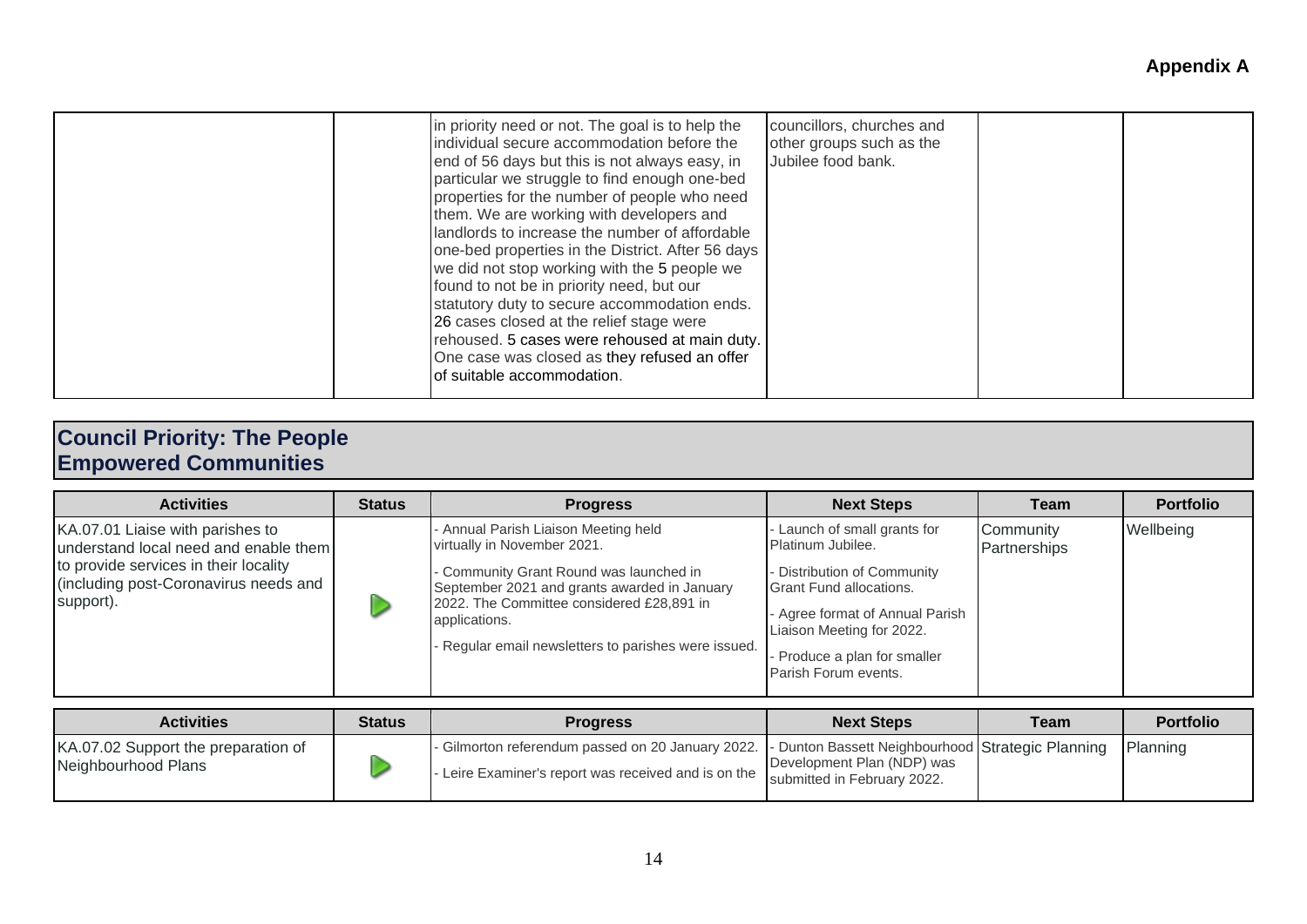|  | Cabinet agenda for 7 March 2022. | - East Langton and Kibworth<br>Regulation 16 consultations are<br>due to end on 2 March 2022.<br>- Appoint examiners for East<br>Langton and Kibworth NDPs.<br>- Validation and Regulation 16<br>consultations to take place as<br>plans are submitted to the<br>Council. Examiners to be<br>appointed as required. |  |  |
|--|----------------------------------|---------------------------------------------------------------------------------------------------------------------------------------------------------------------------------------------------------------------------------------------------------------------------------------------------------------------|--|--|
|--|----------------------------------|---------------------------------------------------------------------------------------------------------------------------------------------------------------------------------------------------------------------------------------------------------------------------------------------------------------------|--|--|

#### **Council Priority: Your Council Deliver Financial Sustainability for the Future**

| <b>Activities</b>                                                                                                                  | <b>Status</b> | <b>Progress</b>                                                                                                                                                                                            | <b>Next Steps</b>                                                                                               | Team | <b>Portfolio</b> |
|------------------------------------------------------------------------------------------------------------------------------------|---------------|------------------------------------------------------------------------------------------------------------------------------------------------------------------------------------------------------------|-----------------------------------------------------------------------------------------------------------------|------|------------------|
| KA.08.01 Develop and adopt robust<br>methodology for business cases to<br>deliver cost savings and income<br>generation proposals. |               | The Budget Challenge 25 (BC25) project was<br>completed in July 2021. Services are now working<br>through and implementing the recommendations that the upcoming Medium-term<br>resulted from the project. | - Review business proposals on Finance Services<br>a case-by-case basis, as part of<br>Financial Strategy work. |      | Finance          |

### **Council Priority: Your Council Responsive and Accessible Services**

| <b>Activities</b>                                                                                                                                                      | <b>Status</b> | <b>Progress</b>                                                                                                                                                                                                                                                                                                           | <b>Next Steps</b>                                | Team                         | <b>Portfolio</b> |
|------------------------------------------------------------------------------------------------------------------------------------------------------------------------|---------------|---------------------------------------------------------------------------------------------------------------------------------------------------------------------------------------------------------------------------------------------------------------------------------------------------------------------------|--------------------------------------------------|------------------------------|------------------|
| KA.09.01 Implement the Change<br>Programme in order to improve the<br>customer experience, deliver<br>efficiencies, and maximise use of<br>online submissions portals. |               | - The change programme is currently being reviewed  - Revised governance and<br>and combined with other large scale projects and the reporting/monitoring<br>BC25 actions. There are a number of key projects<br>that are progressing, the main one being the CXM<br>project to implement the Netcall CRM system. This is | arrangements to be finalised and<br>implemented. | Corporate Services Corporate |                  |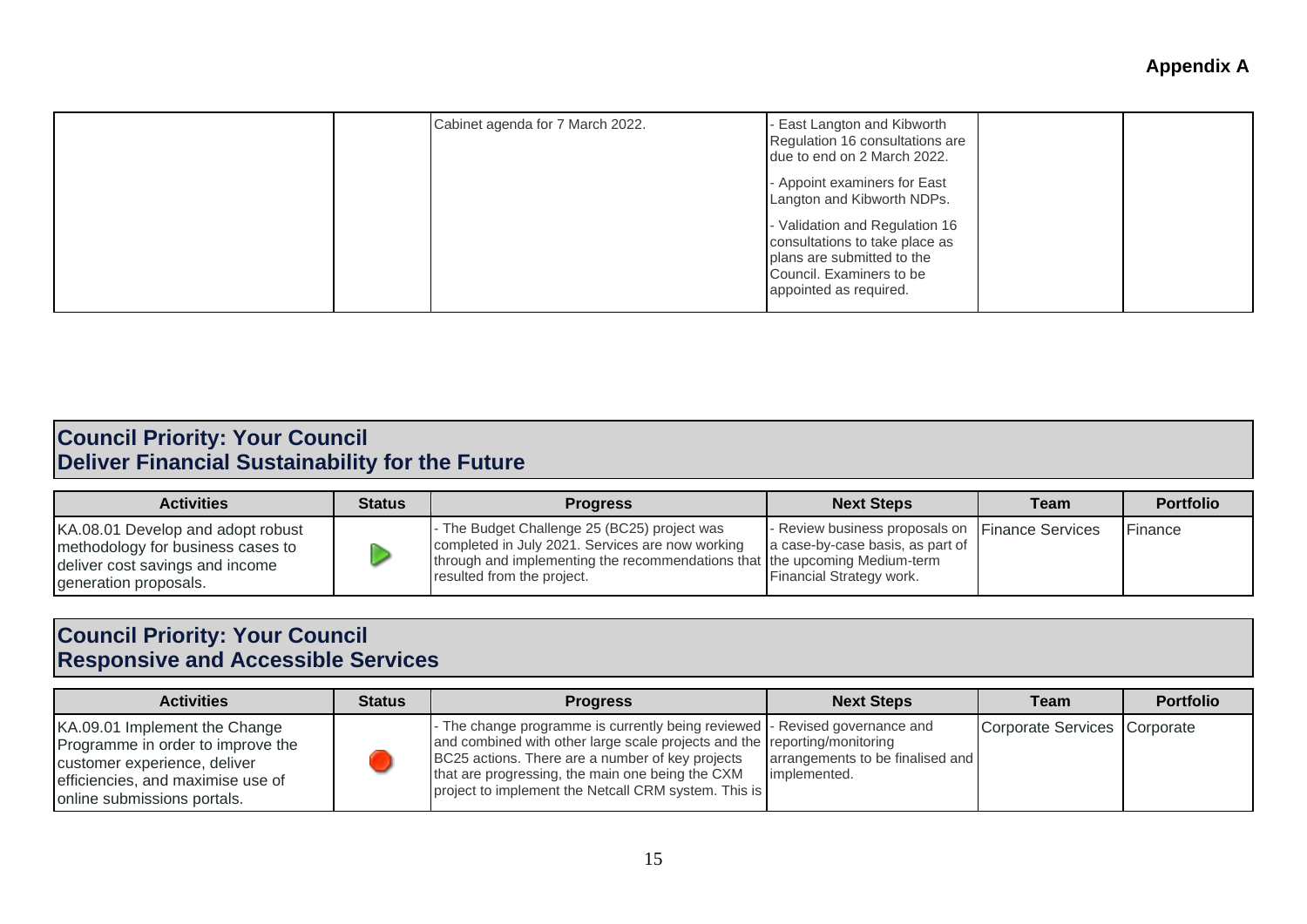|  | progressing on track and is being monitored by the<br>programme board. | - A wider change programme to<br>be brought together to show all<br>change activity for the authority. |  |  |
|--|------------------------------------------------------------------------|--------------------------------------------------------------------------------------------------------|--|--|
|--|------------------------------------------------------------------------|--------------------------------------------------------------------------------------------------------|--|--|

| <b>Activities</b>                                                                                                                                     | <b>Status</b> | <b>Progress</b>                                                                                                                                                                                                                                                                                                                                                                                                                                                                                                                                                                                                                                                                                         | <b>Next Steps</b>                                                                                                                                                                                                                                                                                                                                                                                                                                            | <b>Team</b>    | <b>Portfolio</b> |
|-------------------------------------------------------------------------------------------------------------------------------------------------------|---------------|---------------------------------------------------------------------------------------------------------------------------------------------------------------------------------------------------------------------------------------------------------------------------------------------------------------------------------------------------------------------------------------------------------------------------------------------------------------------------------------------------------------------------------------------------------------------------------------------------------------------------------------------------------------------------------------------------------|--------------------------------------------------------------------------------------------------------------------------------------------------------------------------------------------------------------------------------------------------------------------------------------------------------------------------------------------------------------------------------------------------------------------------------------------------------------|----------------|------------------|
| KA.09.02 To ensure effective Strategic<br>Communications across the District to<br>keep residents informed of Council<br>Services and Key Activities. |               | Consistent communications around the Council's<br>response to the Covid-19 recovery phase and<br>vaccination messages (Covid and flu) have been<br>distributed to stakeholders via appropriate channels<br>in a timely way.<br>Development of video content for our social media<br>profiles and resident newsletter articles to show the<br>human face of the Council continues.<br>- Piece of engagement work to inform key policies<br>and strategies to conclude at the end of January<br>2022.<br>- Development of engagement strategy, working with<br>service managers, starting as engagement remit has<br>moved to communications team.<br>N.B. this key activity is ongoing with no end date. | Continue to support the<br>Council's leadership of the<br>recovery phase across the<br>District, supporting the Recovery<br>Cell and sub-cells with<br>communication planning and<br>implementation, and working<br>with LRF (Local Resilience<br>Forum) partners.<br>Continue to support the<br>communication needs of Council<br>services in line with the<br>emerging new Corporate Plan.<br>Refresh of the Council's Refresh<br>Communications Strategy. | Communications | Strategy         |

| <b>Activities</b>                                                                | <b>Status</b> | <b>Progress</b>                                                                                         | <b>Next Steps</b>                                                                                                                         | Team                         | <b>Portfolio</b> |
|----------------------------------------------------------------------------------|---------------|---------------------------------------------------------------------------------------------------------|-------------------------------------------------------------------------------------------------------------------------------------------|------------------------------|------------------|
| KA.09.03 Finalise and implement a<br>Community Governance Review of<br>Parishes. |               | - The final recommendations were approved by<br>Council in January 2021. The review is now<br>complete. | - Completion of<br>Reorganisation Order to bring<br>approved recommendations<br>into force (effective date likely<br>to be October 2021). | Corporate Services Corporate |                  |

| <b>Activities</b>                                  | <b>Status</b> | <b>Progress</b>                                                                                                        | <b>Next Steps</b>                                                | Team                                          | <b>Portfolio</b> |
|----------------------------------------------------|---------------|------------------------------------------------------------------------------------------------------------------------|------------------------------------------------------------------|-----------------------------------------------|------------------|
| KA.09.04 Review the Customer<br>Services Strategy. |               | - Resident survey responses and the new contact<br>centre solution will feed into the development of this<br>strategy. | - It is anticipated this work will<br>begin in the next Quarter. | Customer Services Corporate<br>and Engagement |                  |
|                                                    |               |                                                                                                                        |                                                                  |                                               | <b>Portfolio</b> |
| <b>Activities</b>                                  | <b>Status</b> | <b>Progress</b>                                                                                                        | <b>Next Steps</b>                                                | Team                                          |                  |